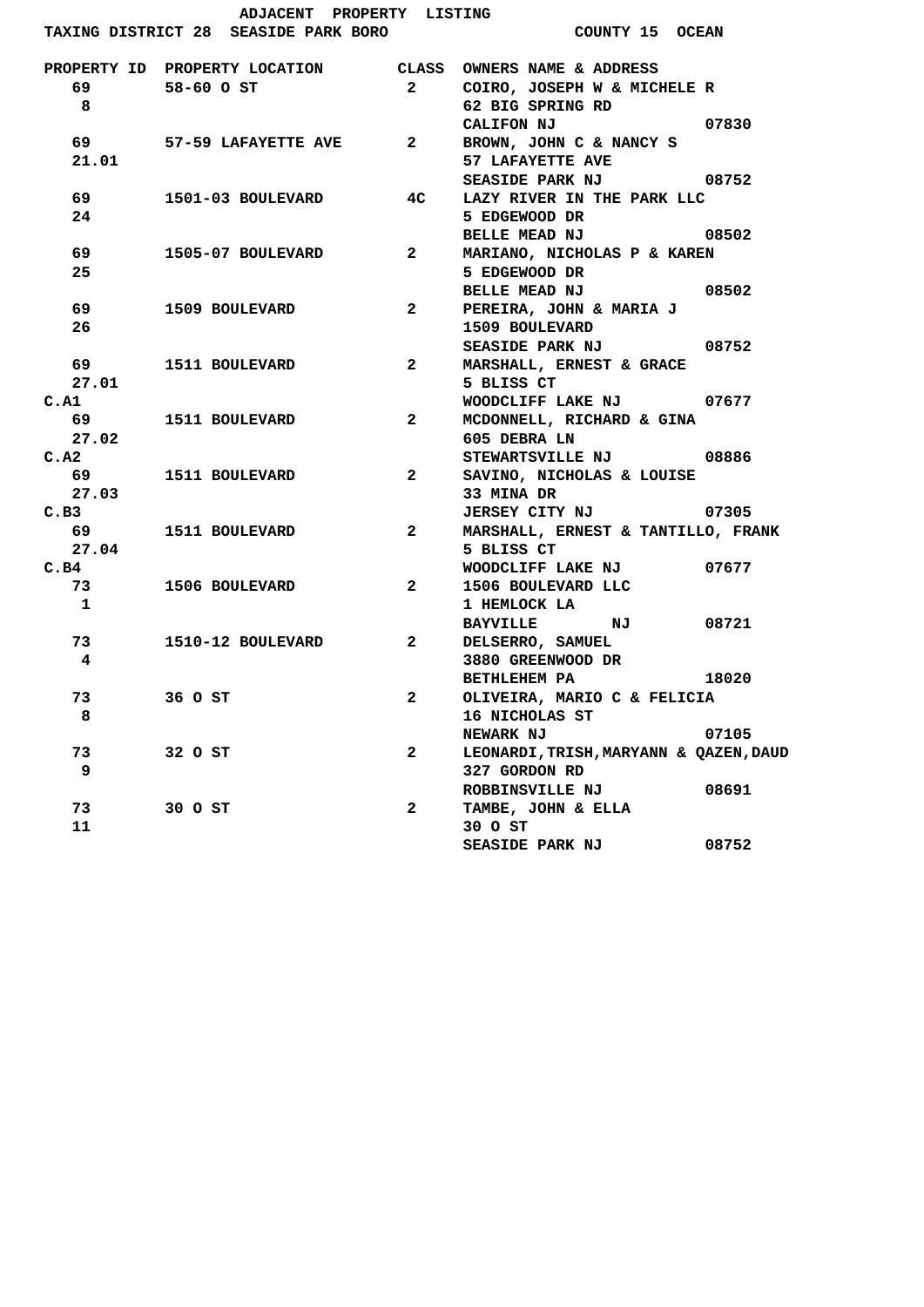|                 | ADJACENT PROPERTY LISTING                                 |                               |                                    |  |
|-----------------|-----------------------------------------------------------|-------------------------------|------------------------------------|--|
|                 | TAXING DISTRICT 28 SEASIDE PARK BORO                      |                               | COUNTY 15 OCEAN                    |  |
|                 | PROPERTY ID PROPERTY LOCATION CLASS OWNERS NAME & ADDRESS |                               |                                    |  |
| 73              | 28 O ST                                                   | 2                             | BRENNAN, MARK F & GLORIA LYNN      |  |
| 12 <sup>2</sup> |                                                           |                               | 12 FLAGSTONE CT                    |  |
|                 |                                                           |                               | $\sim$ 08872<br>FREEHOLD NJ        |  |
| 73              | 26 O ST                                                   | $\mathbf{2}$                  | LARSEN, MARK & JENNIFER            |  |
| 13              |                                                           |                               | 26 O ST                            |  |
|                 |                                                           |                               | SEASIDE PARK NJ 08752              |  |
| 73              | 24 O ST                                                   | $\mathbf{2}$                  | ARCHER, STANLEY B & POPP, EVELYN R |  |
| 14              |                                                           |                               | 101 B HOGBACK RD                   |  |
|                 |                                                           |                               | CHESTERFIELD NJ 08515              |  |
| 73              | 20 O ST                                                   | $\mathbf{2}$                  | DEFALCO, JOSEPH & DONNA            |  |
| 16              |                                                           |                               | 1421 ALPS RD                       |  |
|                 |                                                           |                               | 07470<br><b>WAYNE NJ</b>           |  |
| 73              | <b>35 LAFAYETTE AVE</b>                                   | $\mathbf{1}$                  | WOOD, DAVID & LORI                 |  |
| 22              |                                                           |                               | 4835 PT PLEASANT PIKE              |  |
|                 |                                                           |                               | <b>DOYLESTOWN PA</b><br>18901      |  |
| 73              | <b>33 LAFAYETTE AVE</b>                                   | $2^{\circ}$                   | AMODEO, CARLO & ANNETTE            |  |
| 24              |                                                           |                               | 3 CAMBRIDGE WAY                    |  |
|                 |                                                           |                               | BRICK NJ<br>08724                  |  |
| 73              | <b>25-27 LAFAYETTE AVE</b>                                | $2^{\circ}$                   | BARREIRO, JOHN G & CHRISTINE L     |  |
| 27              |                                                           |                               | 932 BAY AVE                        |  |
|                 |                                                           |                               | PT PLEASANT BEACH NJ 08742         |  |
| 73              | <b>17-23 LAFAYETTE AVE</b>                                | $\mathbf{2}$ and $\mathbf{2}$ | WEGRZYNEK, YOLANDA & EDMUND M      |  |
| 29              |                                                           |                               | 601 MAPLE AVE                      |  |
|                 |                                                           |                               | 07036<br>LINDEN NJ                 |  |
| 84.             | 58-60 LAFAYETTE AVE                                       | $2^{\sim}$                    | RISKO, GEORGE C & MARIE F          |  |
| 17              |                                                           |                               | 22 DOGWOOD DR                      |  |
|                 |                                                           |                               | 08822<br>FLEMINGTON NJ             |  |
| 84              | 1601 BOULEVARD                                            | $\mathbf{2}$                  | DAMATO, JOSEPH & MARIA             |  |
| 27.01           |                                                           |                               | <b>12 LEGRANDE TER</b>             |  |
| C.A1            |                                                           |                               | 07470<br><b>WAYNE NJ</b>           |  |
| 84.             | 1601 BOULEVARD UNIT 2                                     | $\mathbf{2}$                  | CLAREY, JEROME M                   |  |
| 27.02           |                                                           |                               | 1601 BOULEVARD UNIT 2              |  |
| C.A2            |                                                           |                               | <b>SEASIDE PARK NJ</b><br>08752    |  |
| 84              | 1601 BOULEVARD UNIT 3                                     | $\mathbf{2}$                  | SARDELLA, PIETRO & MARIA P         |  |
| 27.03           |                                                           |                               | 1608 75TH ST                       |  |
| C.B3            |                                                           |                               | NORTH BERGEN NJ<br>07047           |  |
| 84              | 1601 BOULEVARD UNIT 4                                     | $\mathbf{2}$                  | RUSSO, DOMINICK & LORI             |  |
| 27.04           |                                                           |                               | 150 11TH ST                        |  |
| C.B4            |                                                           |                               | WOOD RIDGE NJ<br>07075             |  |
| 84              | 1601 BOULEVARD UNIT 5                                     | $\mathbf{2}$                  | ROSKO JR, JOHN S & ELIZABETH T     |  |
| 27.05           |                                                           |                               | 18 BARBEE CT                       |  |
| C.B5            |                                                           |                               | BORDENTOWN NJ<br>08505             |  |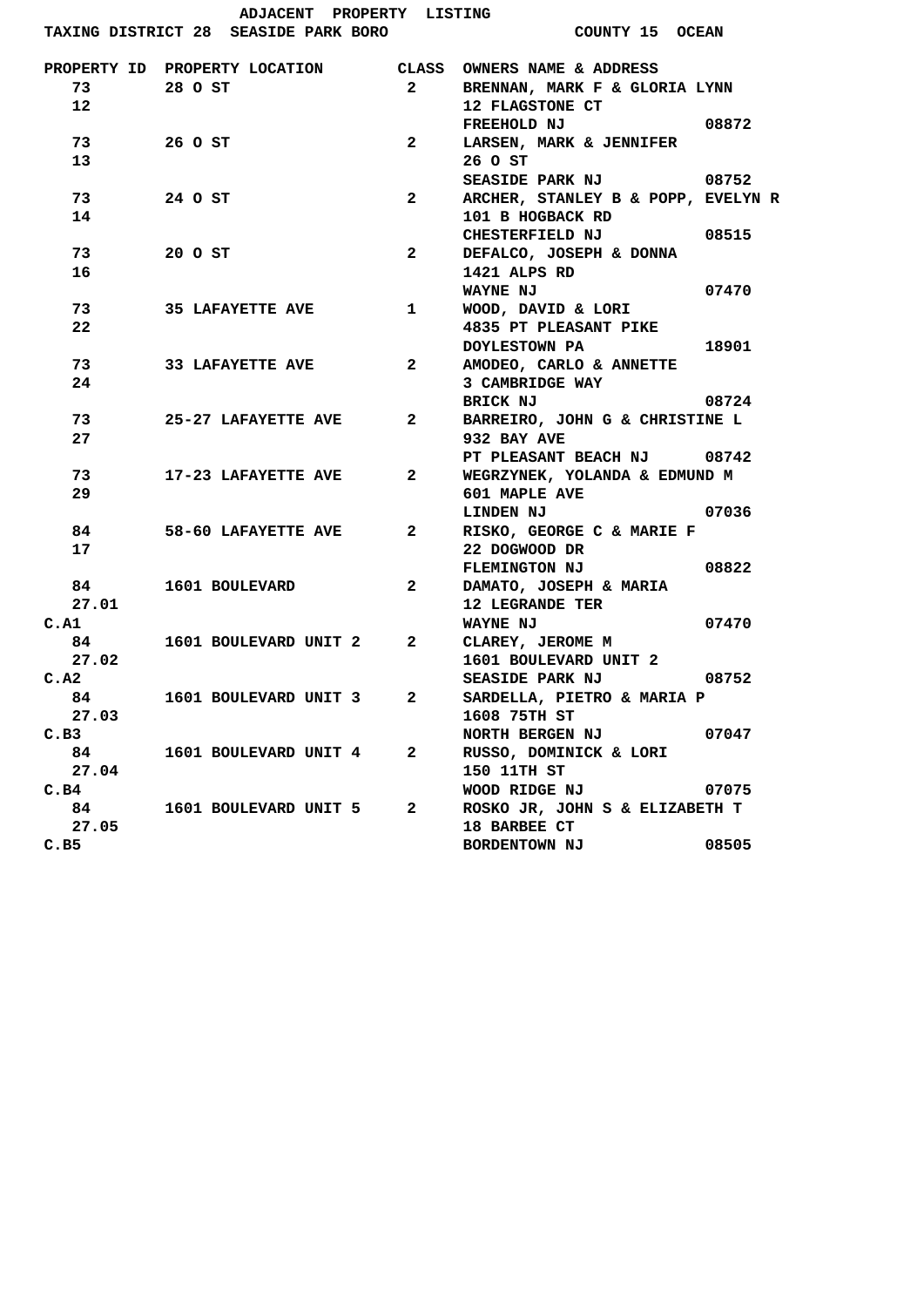|             | ADJACENT PROPERTY LISTING            |                         |                                       |       |
|-------------|--------------------------------------|-------------------------|---------------------------------------|-------|
|             | TAXING DISTRICT 28 SEASIDE PARK BORO |                         | COUNTY 15 OCEAN                       |       |
|             | PROPERTY ID PROPERTY LOCATION        |                         | CLASS OWNERS NAME & ADDRESS           |       |
| 84          | 1609 BOULEVARD                       | $\overline{\mathbf{2}}$ | BUSICHIO, FRANK & MOFFITT, JOAN       |       |
| 31          |                                      |                         | 12601 ELEVENTH AVE NE                 |       |
|             |                                      |                         | MARYSVILLE WA                         | 98271 |
| 84          | 1613 BOULEVARD UNIT 1 2              |                         | GIAMMARELLA, JOSEPH A & FRANCES       |       |
| 32          |                                      |                         | 21 QUARRY DR                          |       |
| C.A1        |                                      |                         | WEST PATERSON NJ                      | 07424 |
| 84          | 1613 BOULEVARD UNIT 2                | $\mathbf{2}$            | ESTEVES, ALICE & GIOFFRE, ISABEL      |       |
| 32          |                                      |                         | 8 KENSINGTON AVE                      |       |
| C.B2        |                                      |                         | SPOTSWOOD NJ                          | 08884 |
| 88          | 1600 BOULEVARD                       | $\mathbf{2}$            | FAMULARO, RICHARD & JUDITH I          |       |
| 1           |                                      |                         | 299 WOODLAND AVE                      |       |
|             |                                      |                         | RIVER EDGE NJ                         | 07661 |
| 88          | 1606-08 BOULEVARD                    | 2                       | QUAGLIA, LOUIS & PALOA                |       |
| 4           |                                      |                         | 3457 EAST THISTLE AVE                 |       |
|             |                                      |                         | TOMS RIVER NJ                         | 08753 |
| 88          | 1610-12 BOULEVARD UNIT A 2           |                         | SCHMIERER, EDWIN W & PAMELA J         |       |
| 6.01        |                                      |                         | 4 OLD FORGE LN                        |       |
| C.A1        |                                      |                         | TRENTON NJ                            | 08618 |
| 88          | 1610-12 BOULEVARD UNIT B 2           |                         | COLAVITA, COURTNEY                    |       |
| 6.02        |                                      |                         | 1612 BOULEVARD UNIT B                 |       |
| C.B2        |                                      |                         | <b>SEASIDE PARK NJ</b>                | 08752 |
| 88          | <b>38 LAFAYETTE AVE</b>              | $\mathbf{2}$            | NOBRE, AMERICO P & MARIA G            |       |
| 11          |                                      |                         | 552 BELGROVE DR                       |       |
|             |                                      |                         | <b>KEARNY NJ</b>                      | 07032 |
| 88          | <b>32 LAFAYETTE AVE</b>              | $\mathbf{2}$            | DETITTA, STEPHEN & JEAN               |       |
| 13          |                                      |                         | 284 MONTROSS AVE                      |       |
|             |                                      |                         | RUTHERFORD NJ                         | 07070 |
| 88          | <b>30 LAFAYETTE AVE</b>              | $\mathbf{2}$            | RUSSO, GABRIEL & DOLORES              |       |
| 16.01       |                                      |                         | 144 EMERALD CT                        |       |
| C.A1        |                                      |                         | <b>PARAMUS NJ</b>                     | 07652 |
| 88<br>16.02 | <b>30 LAFAYETTE AVE</b>              | $\mathbf{2}$            | KNIGHT, CHRIS J<br>324 GREEN GROVE RD |       |
| C.B2        |                                      |                         | <b>OCEAN NJ</b>                       | 07712 |
| 88          |                                      | $\overline{\mathbf{2}}$ | ENGLISH, THOMAS J & KATHERINE M       |       |
| 16.03       | <b>30 LAFAYETTE AVE</b>              |                         | 24 KINGS VIEW RD                      |       |
| C.C3        |                                      |                         | MARLBOROUGH MA                        | 01752 |
| 88          | <b>30 LAFAYETTE AVE</b>              | $\mathbf{2}$            | GIRONE, KAREN M & DEBORAH A           |       |
| 16.04       |                                      |                         | 9 WESTMINSTER TER                     |       |
| C.D4        |                                      |                         | WEST ORANGE NJ                        | 07052 |
| 88          | 22 LAFAYETTE AVE                     | 2                       | FRENCH, GREGORY                       |       |
| 19          |                                      |                         | 137 HOPE RD                           |       |
|             |                                      |                         | <b>GREAT MEADOWS NJ</b>               | 07838 |
|             |                                      |                         |                                       |       |